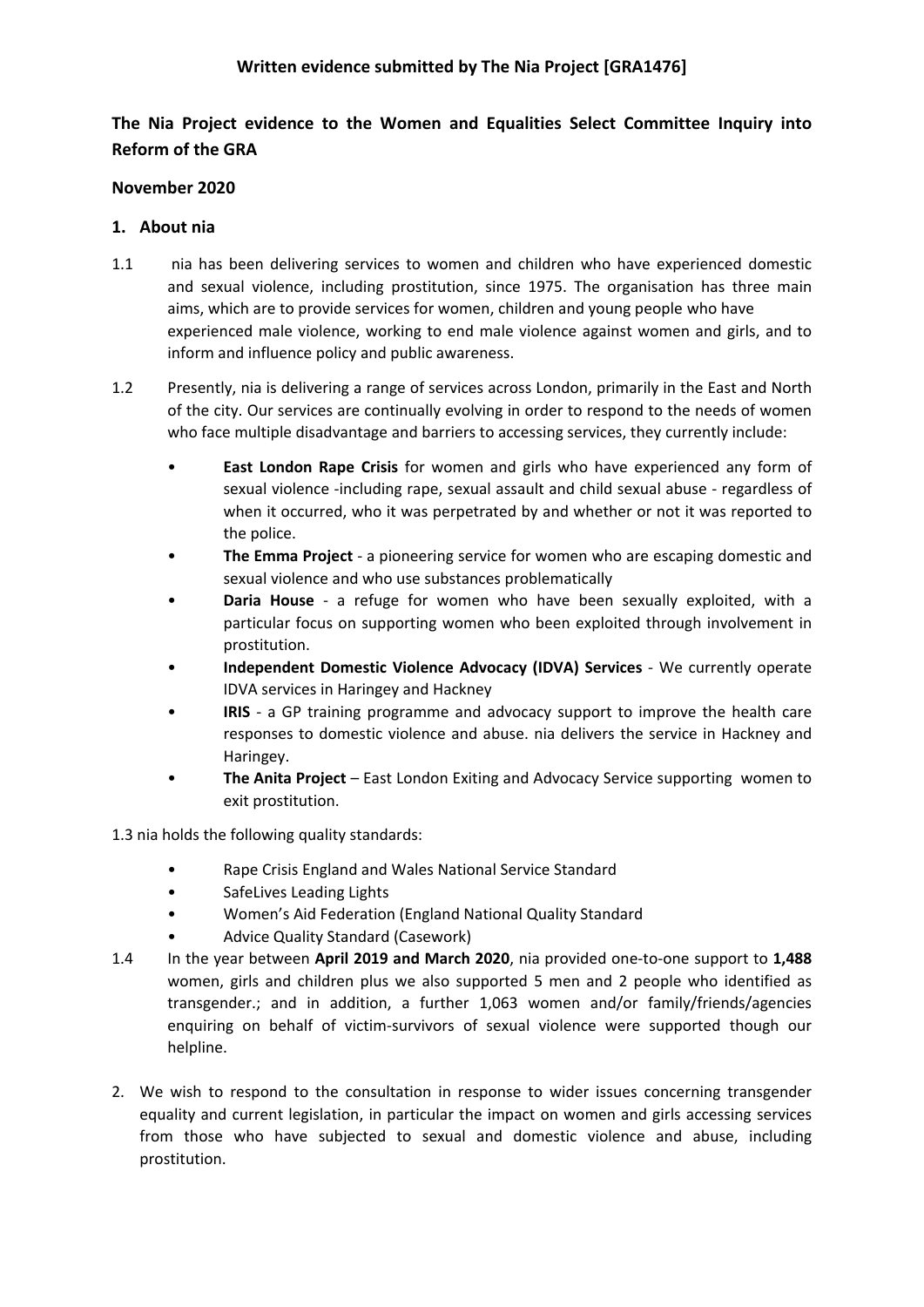## **2.1 Are the provisions in the Equality Act for the provision of single-sex and separate-sex spaces and facilities in some circumstances clear and useable for service providers and service users? If not, is reform or further guidance needed?**

As a provider of single-sex services for women and girls who have been subjected to sexual and domestic violence and abuse, including prostitution, we know that already there is confusion over application of the exemptions and fear of repercussions if they are used. We know that some of our sister organisations are fearful of expressing the view that they think single-sex services for women are important. We are unusual in having a clear policy that sets out our position with regards to applying the exemptions and prioritising the well-being of women and girls subjected to men's violence. We are frequently requested to share this policy.

We are aware that some organisations who support the provision of single-sex services have been subjected to vexatious complaints.

Most but not all of our services are funding by local and regional government. In several cases, services purportedly for women are required to provide services also to males, including those who identify as transgender. In these cases, the Equality Act provision of single-sex and separate-sex spaces and facilities is undermined. We believe further reform is required son that service providers of specialist services are not required by contract to provide services to male, including those who identify as transgender.

We know that some organisations have decided that they will not apply the exemptions and that some victim-survivors of men's violence including but not only FOVAS (Female-Only, Violence and Abuse Survivors) <https://fovas.wordpress.com/> feel that their needs are not being met, nor indeed that they have not been consulted by organisation staking this approach.

It was clear when our chief executive, Karen Ingala Smith, gave oral evidence at the WESC on 22 May 2019, that second tier organisations such as Women's Aid Federation England did not have a clear understanding of the single-sex exemptions and in the evidence given by Janet McDermot, Women's Aid Federation England confirmed that they had not given member organisations guidance on the application of, or indeed the need for, the exemptions.

The provision of examples in the previous guidance was often interpreted as an exclusive list of where the exemptions could be applied and this meant that some service providers did not feel able to utilise them.

Further guidance should include the provision of sanctions for those who provide interpretations of the guidance which obfuscates the law, for example in some instances guidance by bodies such as Stonewall and Gendered Intelligence.

The terms gender and sex are sometimes used interchanagbly in the GRA 2004 and this does not facilitate clear interpretation of the Equality Act.

We are concerned that the current consultation prioritises the needs of transgender people at the detriment of women who have been subjected to men's violence, and that women's needs are still not universally understood, and are definitely not adequately met.

We believe there is inadequate understanding that trauma informed services for women and girls must be single-sex services and that this lack of understanding is to the detriment of women. The support of single sex services is often presented as a lack of empathy with trans people, this is not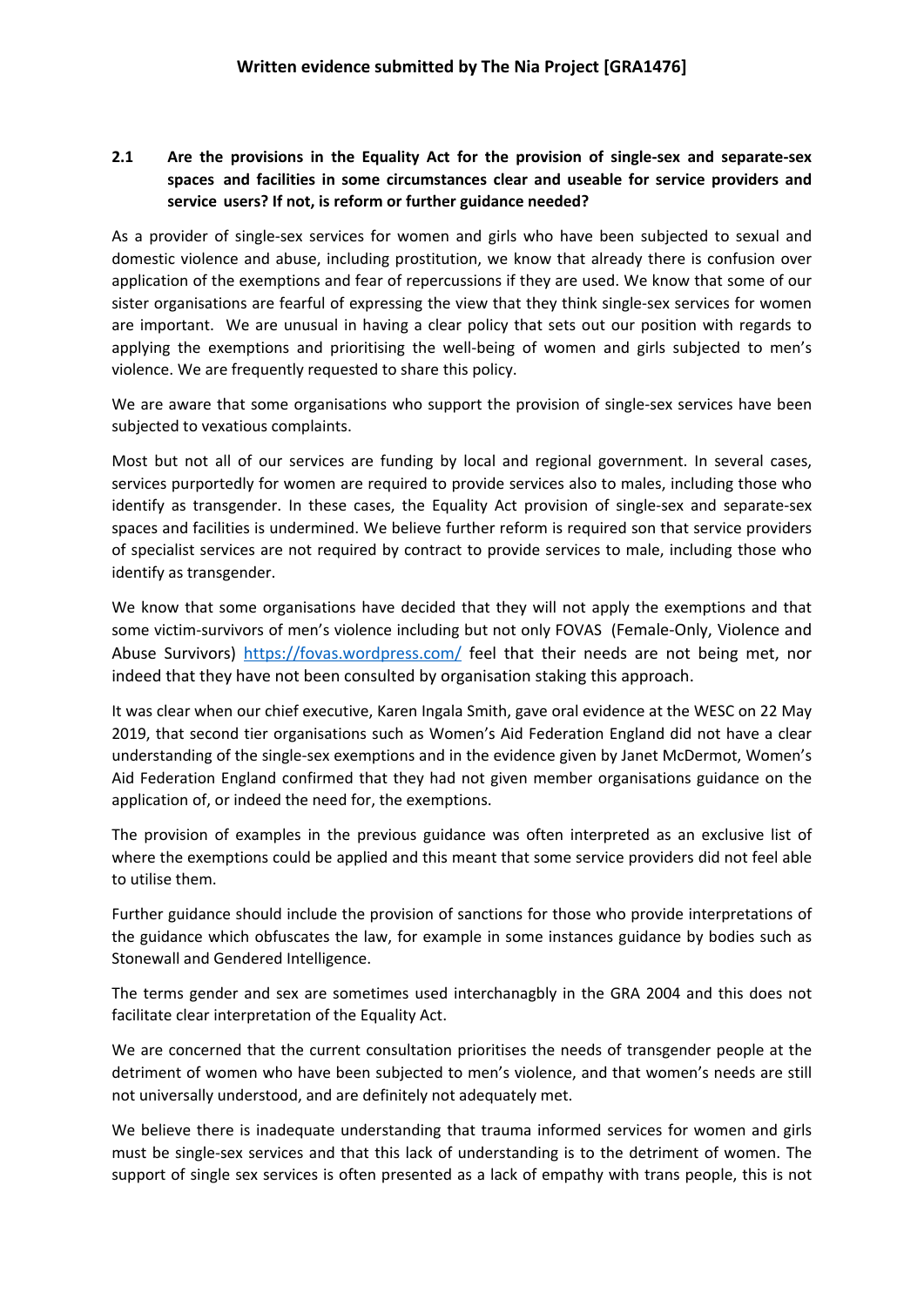#### **Written evidence submitted by The Nia Project [GRA1476]**

the case. Women who have been subjected to men's violence may develop a trauma response. These sometimes develop after a single incident of violence, particularly with regards to sexual violence, though sometimes it can develop after years or months of abuse. Post-traumatic Stress Disorder (PTSD) can develop in response to trauma that may have occurred recently or in the distant past. Those who have experienced sexual trauma, especially whilst young are at greater risk, with victims of multiple forms of childhood abuse and neglect most at risk of lifetime trauma[i] Women victim-survivors of child sexual abuse are at least twice as likely to experience adult sexual victimisation[ii]. 51% of adults who were abused as children experienced domestic abuse in later life and approximately one in six adults who were abused as a child had been subjected to domestic violence and abuse in the previous year[iii].

Studies of women involved in prostitution found that between 63-80% reported being subjected violence in the course of being prostituted[iv]. One study found that women in prostitution were murdered at a rate 12 times above that of non-prostituted women[v]. Many women in prostitution describe sexual encounters as non-consensual, coerced or economically coerced rape. Two-Thirds of women in prostitution suffer PTSD.[vi]

After trauma, the brain can be triggered by something that would barely register for someone else, interpreting something that for many people would be unthreatening as a serious threat or danger, for example the presence of a man, particularly where not expected. PTSD/trauma responses happen in a part of the brain called the amygdala. The amygdala detects a threat or perceived threat and can activate a "fight or flight" response. This releases adrenaline, norepinephrine, and glucose into the body, and if the threat continues, cortisol. A part of the prefrontal cortex (an area in the front of the brain that processes emotions and behavioural reactions) assesses the threat and can either calm or reinforce the fight or flight response. People suffering trauma/PTSD have a hyper reactive amygdala and a less effective calming prefrontal cortex reaction. The brain becomes overwhelmed by the trauma (pre-frontal cortex shutdown) leading to disorientation and confusion as the higher brain functions of reasoning and language are disrupted. Thinking and reasoning can be drowned out by feeling and being. Prolonged stress can lead to permanent change in the prefrontal cortex.

A trauma-informed safe space creates space for action and recovery from violence and abuse and places the woman victim-survivor in control and in the centre. The trauma response described earlier is the antithesis of a space for action and recovery, so a trauma informed approach is based on understanding the physical, social, and emotional impact of trauma caused by experiencing violence and abuse. For many women this means excluding men from their recovery space, it does not matter whether or not these males identify as transgender, nor does it matter whether they themselves are or have been abusive. Women experiencing trauma after violence and abuse will, like most of us – almost always instantly read someone who might be the most kind and gentle trans identified male in the world – as male; and they may experience a debilitating trauma response as a result. This neither hate, bigotry or transphobia, but a biological impact of abuse. Specialist womenled women-only organisations supporting victim-survivors of men's violence are rarely funded to the extent that we can meet the levels of need that exist. All too commissioners do not understand the critical importance of women only space.

i] Widom et al. 2008.

[ii] Classen, Palesh, & Aggarwal, 2005

[iii] ONS Impact of child abuse on later life, Crime Survey for England and Wales, year ending March 2016

[iv] Kinnell, 1993; Barnard et al., 2002, Campbell & Stoops, 2010